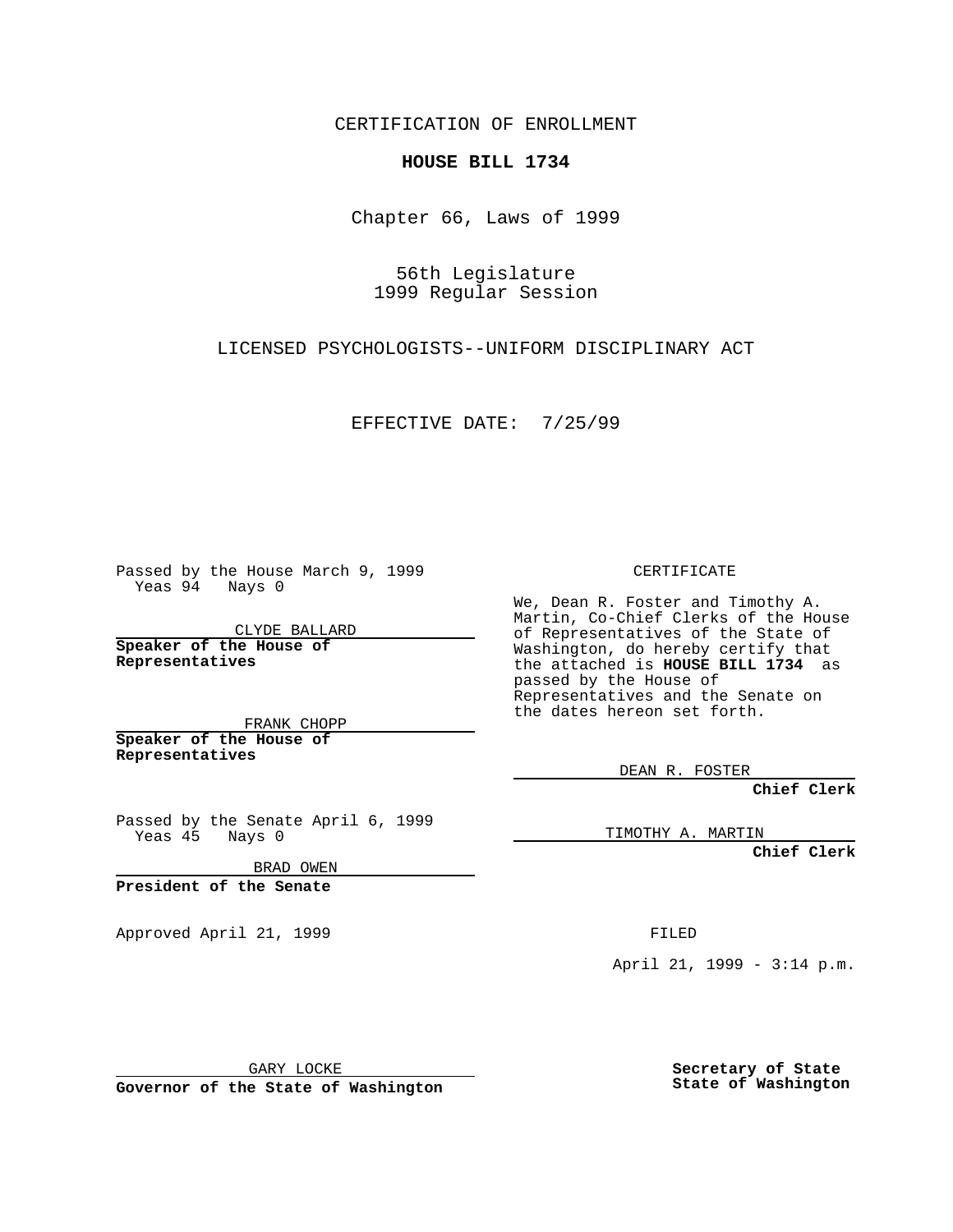## **HOUSE BILL 1734** \_\_\_\_\_\_\_\_\_\_\_\_\_\_\_\_\_\_\_\_\_\_\_\_\_\_\_\_\_\_\_\_\_\_\_\_\_\_\_\_\_\_\_\_\_\_\_

\_\_\_\_\_\_\_\_\_\_\_\_\_\_\_\_\_\_\_\_\_\_\_\_\_\_\_\_\_\_\_\_\_\_\_\_\_\_\_\_\_\_\_\_\_\_\_

Passed Legislature - 1999 Regular Session

**State of Washington 56th Legislature 1999 Regular Session**

**By** Representatives Esser and Schual-Berke; by request of Department of Health

Read first time 02/03/1999. Referred to Committee on Health Care.

 AN ACT Relating to licensed psychologists; and amending RCW 18.83.054 and 18.83.135.

BE IT ENACTED BY THE LEGISLATURE OF THE STATE OF WASHINGTON:

 **Sec. 1.** RCW 18.83.054 and 1987 c 150 s 51 are each amended to read as follows:

 (1) The uniform disciplinary act, chapter 18.130 RCW, governs unlicensed practice, the issuance and denial of licenses, and the discipline of licensees under this chapter, except that the term "unlicensed practice" shall be defined by RCW 18.83.180 rather than RCW 18.130.020.

 (2) A person who holds a license under this chapter is subject to 12 the uniform disciplinary act, chapter 18.130 RCW, at all times the license is maintained.

 **Sec. 2.** RCW 18.83.135 and 1994 c 35 s 4 are each amended to read as follows:

 In addition to the authority prescribed under RCW 18.130.050, the board shall have the following authority: